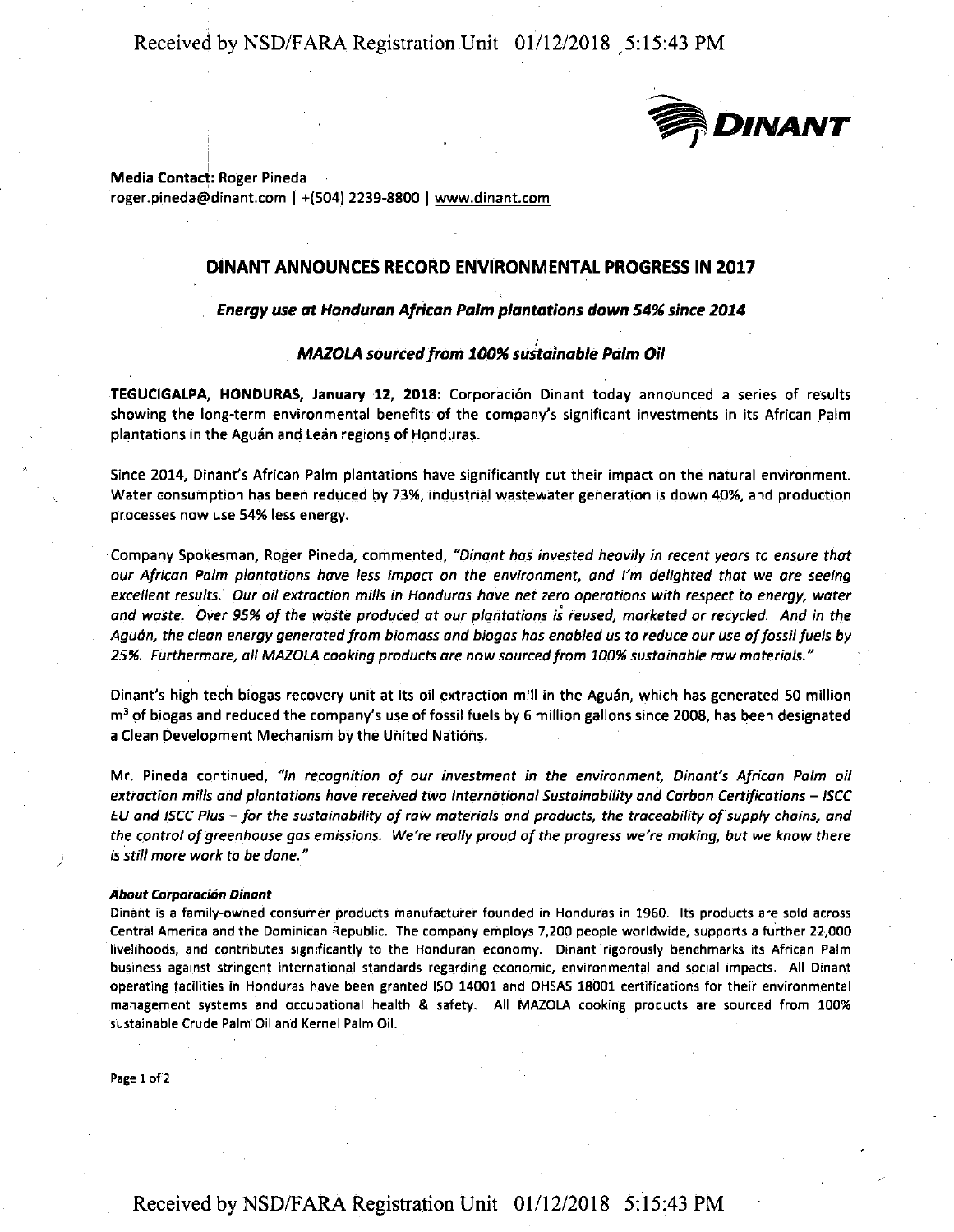Received by NSD/FARA Registration Unit 01/12/2018 5:15:43 PM



## DINANT ANNOUNCES RECORD ENVIRONMENTAL PROGRESS

**Energy use at Handuran African Palm p/antatians dawn 54% since 2014** 

**MAZOLA sourced from 100% sustainable Palm Oil** 



*Since 2014, water consumption at Dinont's African Palm plantations in Honduras has been reduced by 73%.* 

This material is distributed by Tricuro LLC on behalf of Corporación Dinant. Additional information is available at the Department of Justice, Washington, DC.

Page 2 of 2

#### **\*\*\*END\*\*\***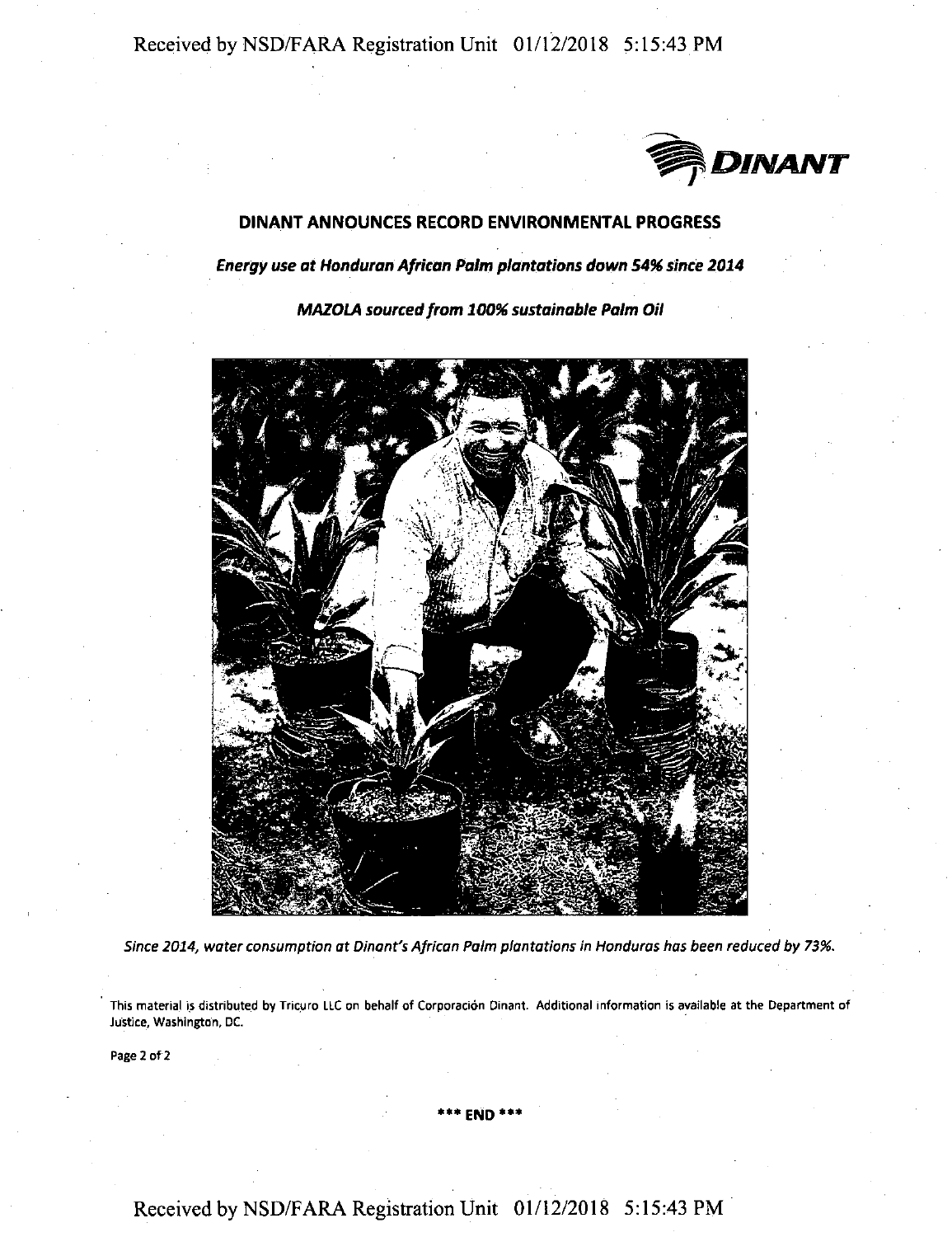# Received by NSD/FARA Registration Unit 01/12/2018 5: 15:43 PM



#### **Contacto de Prensa:\_Roger** Pineda

roger.pineda@dinant.com I +(504) 2239-8800 I www.dinant.com

## DINANT ANUNCIA PROGRESO AMBIENTAL RECORD EN EL 2017

El uso de energia en las plantaciones de pa/ma aceitera en Honduras disminuye un 54% desde el 2014

#### *MAZOLA se abastece de aceite de pa/ma 100% sostenible*

TEGUCIGALPA, HONDURAS, 12 de enero del 2018: Corporaci6n Dinant anunci6 hoy una serie de resultados que demuestran los beneficios ambientales a largo plazo, producto de las significativas inversiones de la compañía, en sus plantaciones de palma aceitera en las regiones de Aguán y Leán en Honduras.

Desde 2014, las plantaciones de palma aceitera de Dinant han reducido significativamente su impacto en el medio ambiente natural. El consumo de agua se ha reducido en un 73%, la generación de aguas residuales industriales se ha reducido en un 40% y los procesos de producción ahora utilizan un 54% menos de energía.

El portavoz de la compaiiia, Roger Pineda, coment6: *"Dinant ha invertidafuertemente en aiias recientes para garantizar que nuestras plantaciones de pa/ma aceitera tengan un menor impacta en el media ambiente, y estoy encantada que· estamos abtenienda excelentes resultados. Nuestras plantas de extraccion de aceite en Honduras tienen aperaciones de energia neta cera, can respecta a energia, agua y desechas. Mas de/ 95% de las residues producidas en nuestras plantaciones se reutiliza, camercializa* o *recicla. En el Aguan, la energia limpia generada a partir de biomasa y biagas nos ha permitida reducit nuestra usa de combustibles Josi/es en un* 25%. *Ademas, tadas /os productos para la cocina de MAZOLA, ahora provienen de mater/as primas 100% sostenib/es."* 

La unidad de alta tecnología de recuperación de biogás de Dinant, en su planta de extracción de aceite en el Aguán, que ha generado 50 millones de m<sup>a</sup> de biogás y reducido el uso de combustibles fósiles por parte de la compañía en 6 millones de galones desde 2008, ha side designada come Mecanismo de Desarrollo Limpio por las Naciones Unidas.

El Sr. Pineda continu6: *"En reconacimienta a nuestra inversion en el media ambiente, las plantacianes y las plantas de*  extracción de palma aceitera de Dinant han recibido dos Certificaciones Internacionales de Sostenibilidad y Carbono -*/SCC EU e /SCC Plus* - *par la sastenibilidad de materias primas y productos, la trazabilidad de las codenas de suministra y el control de las emisiones de gases de efecto invernadera. Estamos muy orgul/osos de/ progreso que estamos lagrando, pero sabemos que aun queda mucha por hacer."* 

#### **Acerca Corporaci6n Dinant**

Dinant es una empresa familiar fabricante de productos de consumo masivo, fundada en Honduras en 1960. Sus productos se venden por todo Centroamérica y República Dominicana. Dinant emplea 7,200 colaboradores y provee medios de vida a 22,000, y contribuye de forma significativa a la economía Hondureña. Dinant compara de forma rigurosa, sus operaciones de Palma Aceitera, con estrictos estándares internacionales en relación a los impactos económico, ambiental y social. Todas las instalaciones operativas de Dinant en Honduras han recibido la certificación de ISO 14001 y OHSAS 18001 por sus sistemas de gestión ambiental, y salud y seguridad ocupacional. Los productos de cocina MAZOLA, provienen de aceite crudo de palma y aceite de almendra 100% sostenibles.

Página 1 de 2